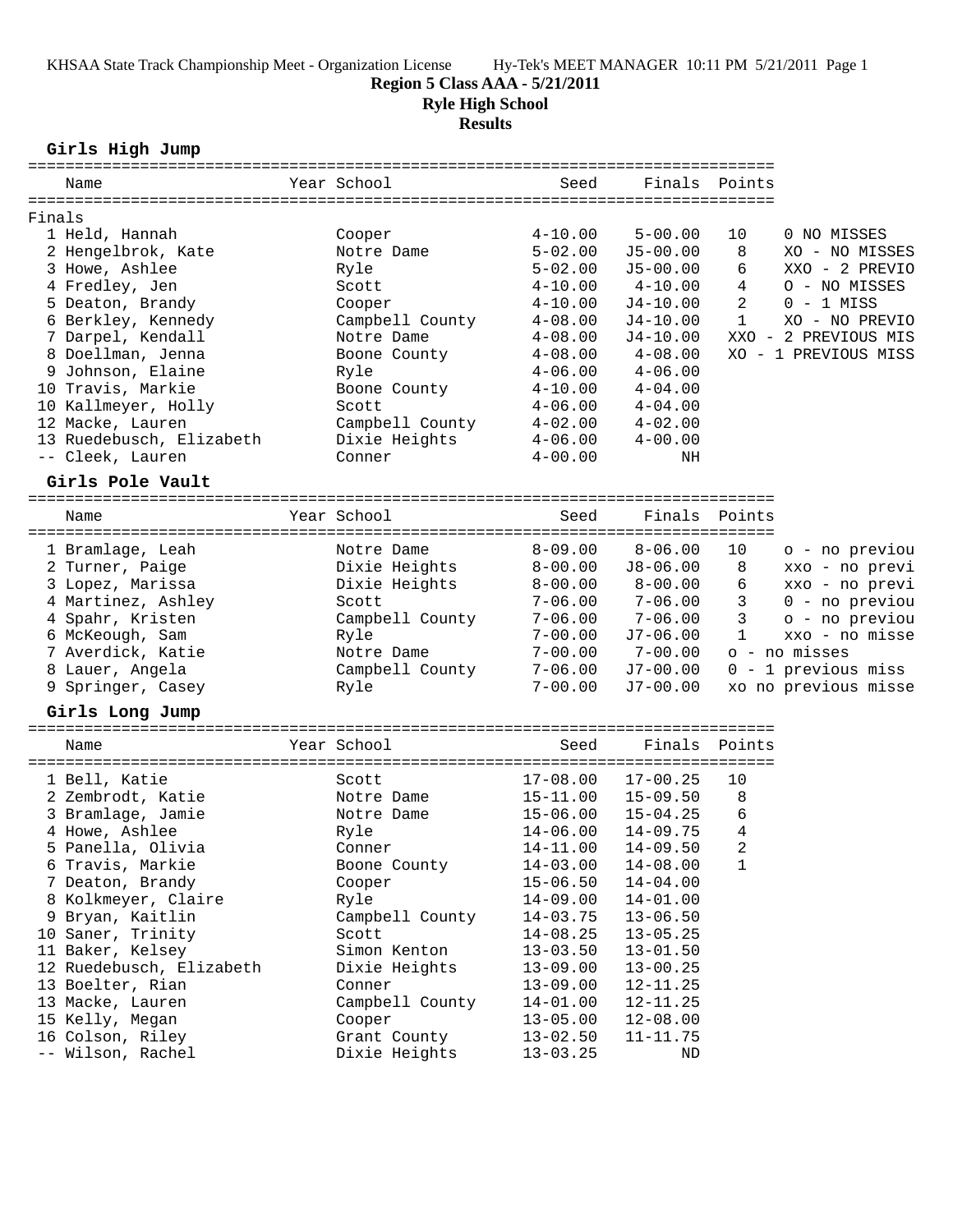# **Region 5 Class AAA - 5/21/2011**

**Ryle High School**

**Results**

### **Girls Triple Jump**

| Name                   | ================<br>Year School | ==================================<br>Seed | Finals       | Points             |         |
|------------------------|---------------------------------|--------------------------------------------|--------------|--------------------|---------|
| 1 Howe, Ashlee         | Ryle                            | $32 - 03.00$                               | $33 - 08.25$ | 10                 |         |
| 2 Berkley, Kennedy     | Campbell County                 | $34 - 00.00$                               | $32 - 11.50$ | 8                  |         |
| 3 Hengelbrok, Kate     | Notre Dame                      | $30 - 10.00$                               | $32 - 05.25$ | 6                  |         |
| 4 Johnson, Elaine      | Ryle                            | $31 - 10.00$                               | $32 - 03.25$ | 4                  |         |
| 5 Panella, Olivia      | Conner                          | $31 - 02.00$                               | $32 - 01.50$ | 2                  |         |
| 6 Travis, Markie       | Boone County                    | $32 - 09.00$                               | $31 - 06.50$ | $\mathbf{1}$       |         |
| 7 Baker, Kelsey        | Simon Kenton                    | $31 - 09.00$                               | $31 - 03.75$ |                    |         |
| 8 Glassmeyer, Katie    | Notre Dame                      | $31 - 04.00$                               | $30 - 10.00$ |                    |         |
| 9 Rauch, Megan         | Campbell County                 | $30 - 09.50$                               | $30 - 04.50$ |                    |         |
| 10 Boelter, Rian       | Conner                          | $31 - 06.00$                               | $29 - 04.75$ |                    |         |
| Girls Shot Put         |                                 |                                            |              |                    |         |
|                        | Year School                     | Seed                                       | Finals       | Points             |         |
| Name                   |                                 |                                            |              |                    |         |
| 1 Lehkamp, Jenna       | Scott                           | $34 - 08.00$                               | 32-11.75     | 10                 |         |
| 2 Rice, Kristen        | Campbell County                 | $33 - 03.00$                               | $31 - 09.00$ | 8                  |         |
| 3 Diamon, Molly        | Dixie Heights                   | $29 - 08.50$                               | $30 - 04.00$ | 6                  |         |
| 4 Woolum, Kristin      | Scott                           | $30 - 11.00$                               | $28 - 04.25$ | $\overline{4}$     |         |
| 5 Hudson, Halee        | Grant County                    | $28 - 07.00$                               | $27 - 03.75$ | 2                  |         |
| 6 Bishop, Erin         | Campbell County                 | $28 - 08.50$                               | $26 - 11.50$ | $\mathbf{1}$       |         |
| 7 Canterna, Emily      | Cooper                          | $25 - 04.50$                               | $26 - 01.75$ |                    |         |
| 8 Thomas, Abby         | Notre Dame                      | $27 - 04.00$                               | $25 - 01.00$ |                    |         |
| 9 Lemon, Nikita        | Ryle                            | $28 - 08.00$                               | $25 - 00.50$ |                    |         |
| 10 Cottrell, Tanisha   | Ryle                            | $27 - 07.00$                               | $24 - 10.25$ |                    |         |
| 11 Terlep, Ellie       | Cooper                          | $24 - 04.50$                               | $23 - 01.50$ |                    |         |
| 12 Napier, Bailey      | Simon Kenton                    | $22 - 06.00$                               | $22 - 10.00$ |                    |         |
| 13 Enzweiller, Erica   | Simon Kenton                    | $24 - 03.50$                               | $20 - 01.50$ |                    |         |
| Girls Discus Throw     |                                 |                                            |              |                    |         |
|                        | Year School                     |                                            | Finals       |                    |         |
| Name                   |                                 | Seed                                       |              | Points             |         |
| 1 Kitinic, Brooke      | Scott                           | $83 - 02$                                  | $89 - 08$    | 10                 |         |
| 2 Terlep, Ellie        | Cooper                          | $84 - 02$                                  | $85 - 05$    | 8                  |         |
| 3 Johnson, Liz         | Ryle                            | $83 - 09$                                  | $81 - 10$    | 6                  |         |
| 4 Woolum, Kristin      | Scott                           | 84-00                                      | 79-07        | $\overline{4}$     |         |
| 5 Hudson, Halee        | Grant County                    | $84 - 03$                                  | 75-02        | 2                  |         |
| 6 Ross, Shantel        | Campbell County                 | $76 - 00$                                  | $72 - 10$    | $\mathbf{1}$       |         |
| 7 Enzweiller, Erica    | Simon Kenton                    | $70 - 10$                                  | $69 - 09$    |                    |         |
| 8 Diamon, Molly        | Dixie Heights                   | $80 - 00$                                  | 67-03        |                    |         |
| 9 Thomas, Abby         | Notre Dame                      | $77 - 05$                                  | $66 - 06$    |                    |         |
| 10 Clarkson, Christina | Simon Kenton                    | $52 - 05$                                  | $65 - 07$    |                    |         |
| 11 Canterna, Emily     | Cooper                          | $60 - 05$                                  | $64 - 10$    |                    |         |
| 12 Lemon, Nikita       | Ryle                            | $71 - 00$                                  | $63 - 00$    |                    |         |
| 13 Wolfer, Lauren      | Notre Dame                      | $65 - 00$                                  | $56 - 09$    |                    |         |
| -- Rice, Kristen       | Campbell County                 | $105 - 09$                                 | ND           |                    |         |
| Boys High Jump         |                                 |                                            |              |                    |         |
| Name                   | Year School                     | Seed                                       | Finals       | Points             |         |
| 1 Davis, Nathan        | Grant County                    | $6 - 00.00$                                | $6 - 02.00$  | ============<br>10 | Jumpoff |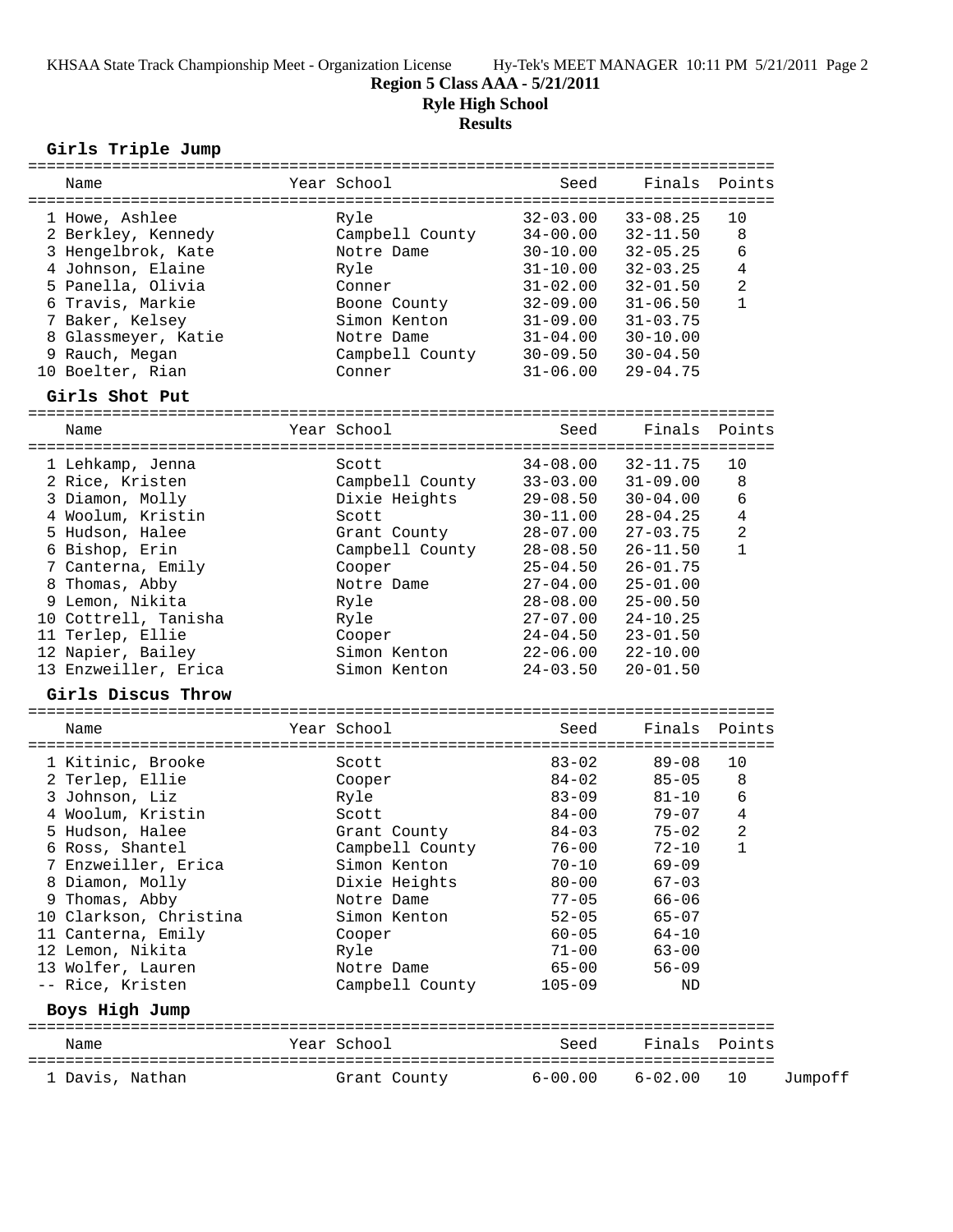KHSAA State Track Championship Meet - Organization License Hy-Tek's MEET MANAGER 10:11 PM 5/21/2011 Page 3

**Region 5 Class AAA - 5/21/2011**

**Ryle High School**

**Results**

| Boys High Jump                    |                        |                              |                              |                |                      |
|-----------------------------------|------------------------|------------------------------|------------------------------|----------------|----------------------|
| 2 Huntley, Jeff                   | Ryle                   | $6 - 00.00$                  | $J6 - 02.00$                 | 8              | tiebreaker           |
| 3 Winkler, Ryan                   | Simon Kenton           | $6 - 02.00$                  | $6 - 00.00$                  | 6              |                      |
| 4 Evans, Juwan                    | Dixie Heights          | $6 - 00.00$                  | $5 - 08.00$                  | 4              | $0$ - no previou     |
| 5 Burgess, Josh                   | Boone County           | $5 - 10.00$                  | $J5-08.00$                   | $\overline{2}$ | xxo - no previ       |
| 6 Barry, Andrew                   | Conner                 | $5 - 06.00$                  | $J5-08.00$                   | $\mathbf 1$    | xxo - 2 previo       |
| 7 Kinnett, Matt                   | Ryle                   | $5 - 06.00$                  | $5 - 06.00$                  |                | o - no preious misse |
| 8 Myers, Colin                    | Scott                  | $5 - 06.00$                  | $J5-06.00$                   |                | xxo - no previous mi |
| 9 Love, Nate                      | Cooper                 | $5 - 04.00$                  | $5 - 04.00$                  |                |                      |
| 10 Spencer, Tyler                 | Dixie Heights          | $5 - 04.00$                  | $5 - 02.00$                  |                |                      |
| 11 Vanlandingham, Dylan           | Cooper                 | $5 - 04.00$                  | $J5-02.00$                   |                |                      |
| 12 Rodriques, Christian           | Boone County           | $5 - 02.00$                  | $J5 - 02.00$                 |                |                      |
| 12 Kearns, Cory                   | Grant County           | $5 - 04.00$                  | $J5 - 02.00$                 |                |                      |
| -- Gerig, Hunter                  | Simon Kenton           | $5 - 00.00$                  | ΝH                           |                |                      |
| -- Linkugel, Billy                | Scott                  | $5 - 00.00$                  | NH                           |                |                      |
| -- Seiter, William                | Campbell County        |                              | ΝH                           |                |                      |
|                                   |                        |                              |                              |                |                      |
| Boys Pole Vault                   |                        |                              |                              |                |                      |
| Name                              | Year School            | Seed                         | Finals                       | Points         |                      |
|                                   |                        |                              |                              |                |                      |
| 1 Long, Doug                      | Campbell County        | $13 - 06.00$                 | $12 - 06.00$                 | 10             |                      |
| 2 Sikra, Chris                    | Dixie Heights          | $11 - 06.00$                 | $11 - 06.00$                 | 7              |                      |
| 2 Presley, Josh                   | Campbell County        | $11 - 06.00$                 | $11 - 06.00$                 | 7              |                      |
| 4 McConvey, Tanner                | Ryle                   | $11 - 00.00$                 | $11 - 00.00$                 | 4              |                      |
| 5 Tackett, Steven                 | Simon Kenton           | $10 - 00.00$                 | $10 - 06.00$                 | 2              |                      |
| 6 Tillinghast, Tyler              | Ryle                   | $9 - 06.00$                  | 9-06.00                      | $\mathbf{1}$   |                      |
| 7 Ramos, Hunter                   | Simon Kenton           | 8-00.00                      | $9 - 00.00$                  |                |                      |
| 8 Furman, Alex                    | Dixie Heights          | $9 - 00.00$                  | $8 - 00.00$                  |                |                      |
| Boys Long Jump                    |                        |                              |                              |                |                      |
|                                   |                        |                              |                              |                |                      |
| Name                              | Year School            | Seed                         | Finals                       | Points         |                      |
| 1 Powell, Sage                    |                        | $21 - 05.50$                 | $22 - 03.50$                 | 10             |                      |
|                                   |                        |                              |                              |                |                      |
|                                   | Simon Kenton           |                              |                              |                |                      |
| 2 Huntley, Jeff                   | Ryle                   | $20 - 03.00$                 | $20 - 09.25$<br>$20 - 06.25$ | 8              |                      |
| 3 Mason, Zhock                    | Ryle                   | $20 - 04.50$                 |                              | 6              |                      |
| 4 Blevins, Joe                    | Cooper                 | $19 - 08.50$                 | $20 - 00.25$                 | 4<br>2         |                      |
| 5 Crews, Chris<br>6 Smith, Tanner | Conner<br>Boone County | $18 - 10.00$<br>$19 - 05.00$ | 19-11.50<br>$18 - 05.75$     | $\mathbf{1}$   |                      |

 8 Harris, Dylan Simon Kenton 18-11.50 17-11.75 8 Huang, Jason Cooper 18-03.00 17-11.75 10 Stoller, Nick Boone County 18-05.00 17-11.00 11 Iles, Sam Conner 17-08.00 17-08.50 12 Knaley, Stewart Campbell County 18-04.00 17-08.00 13 Marksberry, Alex Scott 18-08.00 17-01.50 14 Evans, Juwan Dixie Heights 17-00.00 16-11.50 15 Linkugel, Billy Scott 17-11.00 16-03.50 16 Kearns, Cory Grant County 16-03.50 15-08.50 17 Young, Brent Grant County 15-09.75 15-06.00 18 Hushebeck, Michael Dixie Heights 16-07.00 11-11.00